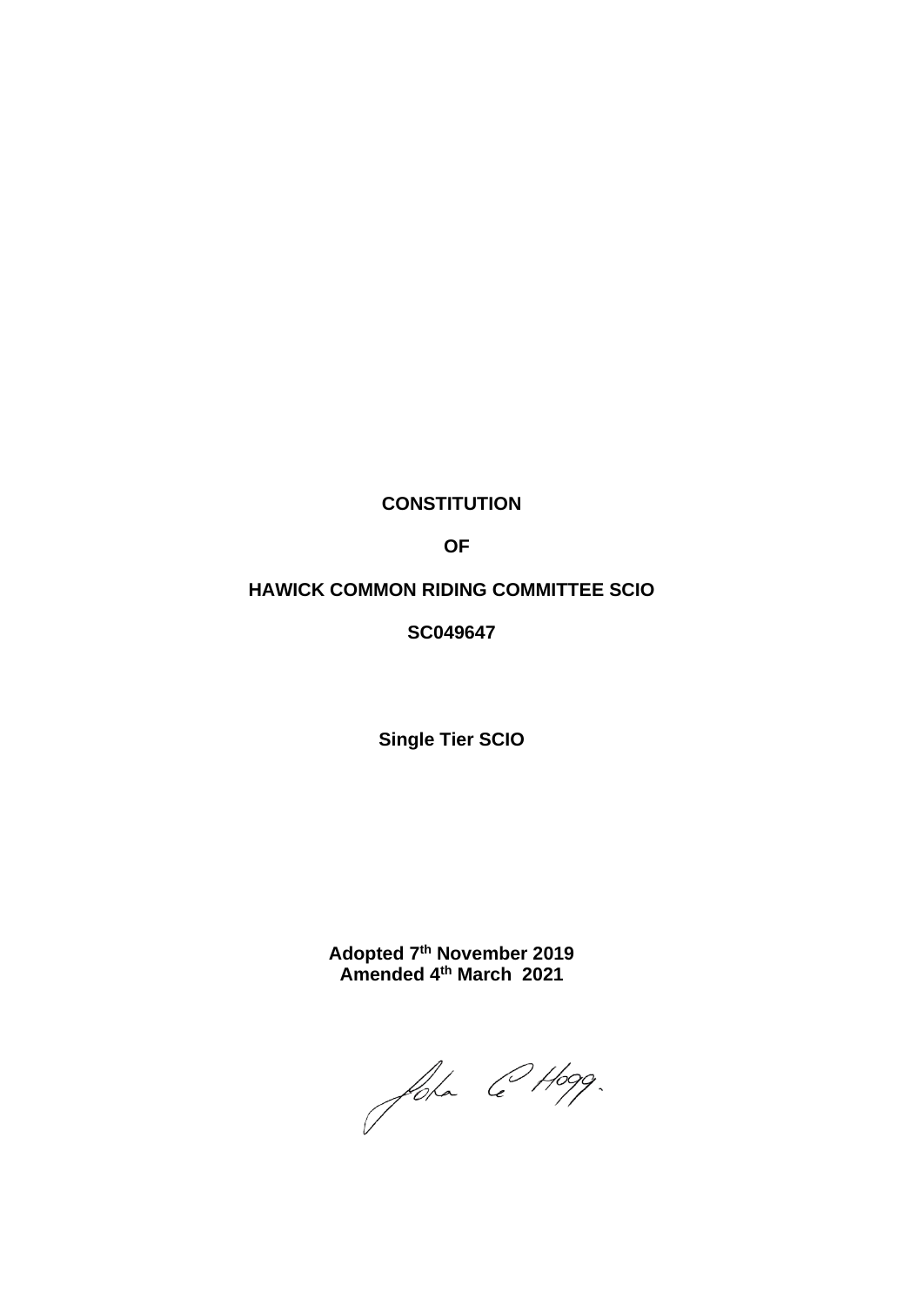# **SCVO Model SCIO Constitution (single-tier)**

# **CONSTITUTION**

# **of**

# **HAWICK COMMON RIDING COMMITTEE SCIO SC049647**

| <b>CONTENTS</b>                                                                  |                                                                                                                                                                                      |                    |
|----------------------------------------------------------------------------------|--------------------------------------------------------------------------------------------------------------------------------------------------------------------------------------|--------------------|
| <b>GENERAL</b>                                                                   | type of organisation, Scottish principal<br>office, name, purposes, powers, liability,<br>general structure                                                                          | clauses 1 - 13     |
| <b>GENERAL COMMITTEE</b><br>(CHARITY TRUSTEES)                                   | qualifications, number, eligibility,<br>appointment/ retiral, termination of<br>office, register of charity trustees, office-<br>bearers, powers, general duties, code of<br>conduct | clauses 17 -<br>43 |
| <b>DECISION-MAKING BY</b><br><b>THE CHARITY</b><br><b>TRUSTEES</b>               | notice, procedure at General Committee<br>meetings, minutes                                                                                                                          | clauses 44 -<br>57 |
| <b>DECISION-MAKING BY</b><br>THE CHARITY<br><b>TRUSTEES AS</b><br><b>MEMBERS</b> | AGMs and other members' meetings,<br>notice, procedure, voting at members'<br>meetings, written resolutions, minutes                                                                 | clauses 58 -<br>78 |
| <b>ADMINISTRATION</b>                                                            | sub-committees, operation of accounts,<br>accounting records and annual<br>accounts                                                                                                  | clauses 79 -<br>87 |
| <b>MISCELLANEOUS</b>                                                             | winding up, alterations to the<br>constitution, interpretation                                                                                                                       | clauses 88 -<br>93 |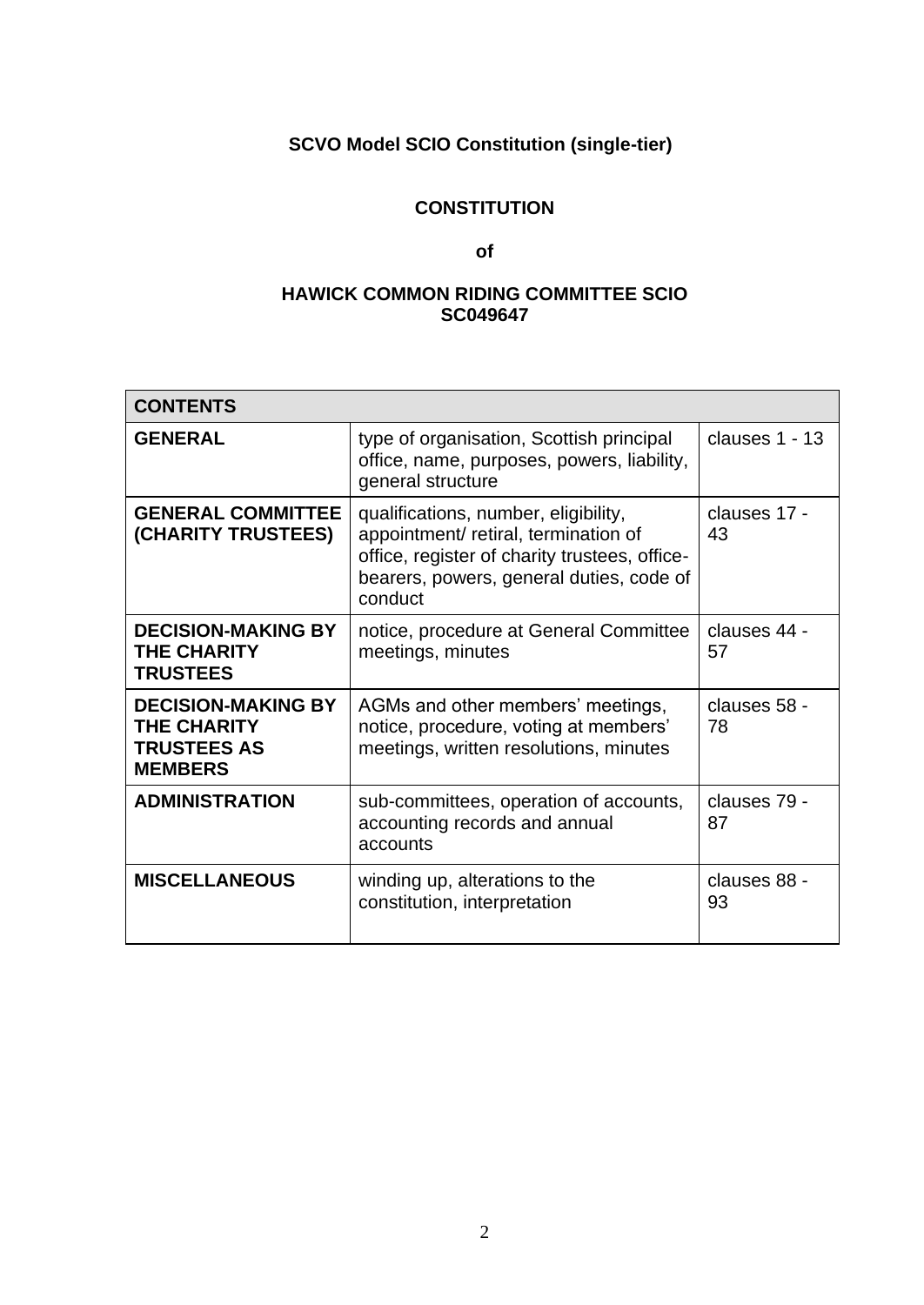# **GENERAL**

# **Type of organisation**

1 The organisation will, upon registration, be a Scottish Charitable Incorporated Organisation (SCIO).

# **Scottish principal office**

2 The principal office of the organisation will be in Scotland (and must remain in Scotland).

# **Name**

3 The name of the organisation is "Hawick Common Riding Committee SCIO".

# **Purposes**

4 The organisation's purposes are to uphold and continue the Heritage, Customs and Traditions of the Common Riding for the benefit of the people of Hawick, and to annually accept responsibility to ensure the proper conduct of the ceremonies.

# **Powers**

- 5 The organisation has power to do anything which is calculated to further its purposes or is conducive or incidental to doing so.
- 6 No part of the income or property of the organisation may be paid or transferred (directly or indirectly) to the charity trustees - either in the course of the organisation's existence or on dissolution - except where this is done in direct furtherance of the organisation's purposes.

# **Liability of charity trustees**

- 7 The charity trustees of the organisation (in their capacity as members see clause 11) have no liability to pay any sums to help to meet the debts (or other liabilities) of the organisation if it is wound up; accordingly, if the organisation is unable to meet its debts, the charity trustees will not be held responsible.
- 8 The charity trustees have certain legal duties under the Charities and Trustee Investment (Scotland) Act 2005; and clause 7 does not exclude (or limit) any personal liabilities they might incur if they are in breach of those duties or in breach of other legal obligations or duties that apply to them personally.

# **General structure**

9 The structure of the organisation consists of the board (known as the Ceremonial and General Committee) - who hold regular meetings, and generally control the activities of the organisation; for example, the Ceremonial and General Committee is responsible for monitoring and controlling the financial position of the organisation.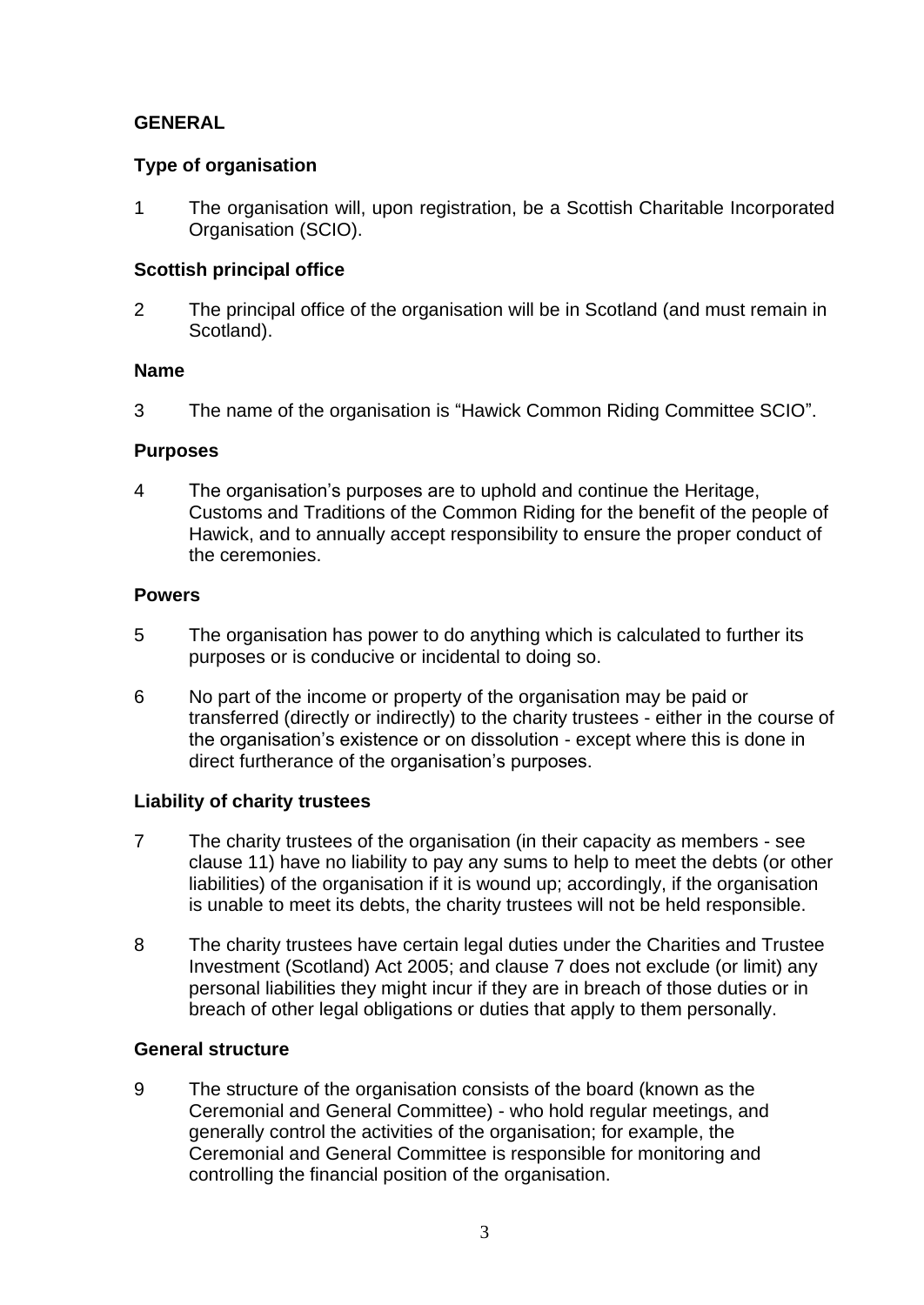- 9.1 The organisation may in times of extreme factors conduct it's meetings remotely using video conferencing facilities such as but not limited to Zoom or Microsoft Teams. Extreme factors may include but are not limited to Pandemics, Extreme Weather Conditions, Civil Disturbance and any situation that cannot guarantee safety to its Members. These meetings will be conducted using the rules and regulations as stipulated in the Constitution / Articles of the Association".
- 10 The Ceremonial and General Committee also appoints charity trustees to fill vacancies, and the people serving on the General Committee (in their capacity as members of the organisation - see clauses 11 and 13) have power to make changes to the constitution itself.
- 11 The people serving on the Ceremonial and General Committee are referred to in this constitution as CHARITY TRUSTEES - and they are *also* the MEMBERS of the organisation for the purposes of the Charities and Trustee Investment (Scotland) Act 2005.
- 12 Under the provisions of this constitution, no-one can be a member unless they are also a charity trustee of the organisation.
- 13 The Charities and Trustee Investment (Scotland) Act 2005 requires certain decisions to be taken by the charity trustees in their capacity as members of the organisation.

# **CEREMONIAL AND GENERAL COMMITTEE**

# **Qualifications for Charity Trusteeship**

- 14 Charity Trusteeship is open to any person aged 18 or over, who supports the aims of the organisation, in the following categories:
	- 14.1 Two members nominated by Hawick's Honorary Provost Council, who shall be the Honorary Provost and an elected member of Scottish Borders Council, or their nominated deputes.
	- 14.2 Twelve Ward members, who shall be individuals whose main residence is within the Hawick town boundary; (subject to clause 15.1) there shall be six members from each of two Wards, defined as a) the area north of the River Teviot, and b) the area south of the River Teviot.
	- 14.3 Two Community Councillors: one individual from each of Hawick Community Council and Burnfoot Community Council, who shall be nominated for this category by their respective Community Council.
	- 14.4 Eight Public Members, who shall be appointed at the AGM (subject to clause 15.2).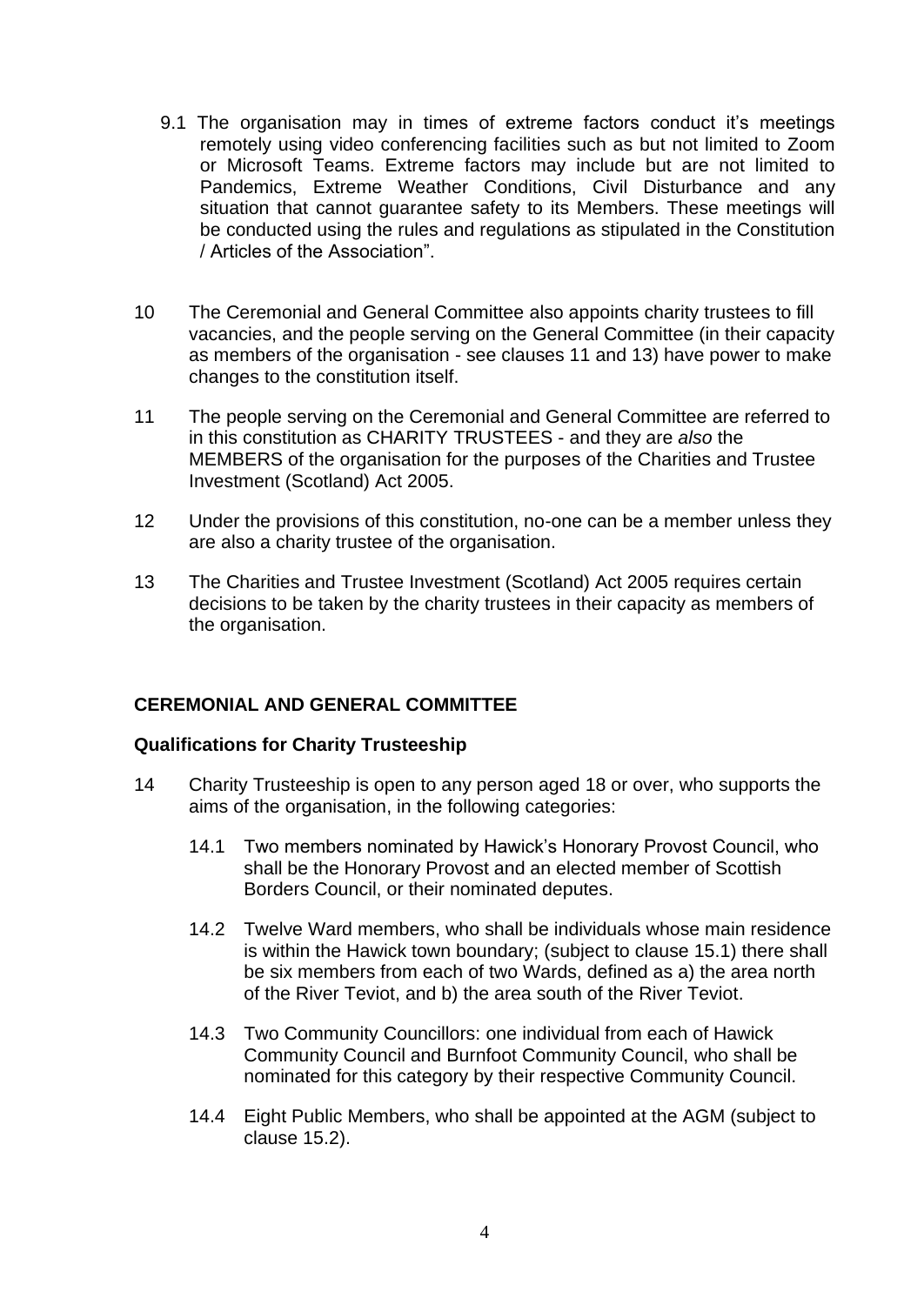- 14.5 Four Principals, who shall be the Cornet, the Right Hand Man, the Left Hand Man, and the Acting Father, all ex officio (subject to clause 15.3).
- 14.6 One member nominated by the Drums and Fife Band as their elected representative.
- 15 The following rules apply in respect of the above categories of membership:
	- 15.1 Ward members (clause 14.2):
		- 15.1.1 must reside in the Ward they represent when seeking election;
		- 15.1.2 in the event of a Ballot for Ward representatives, the vote shall take place between 7pm and 8pm on a date and at a venue to be agreed by the General Committee no more than 8 weeks before the AGM; the meeting shall be open to the public; each individual aged 18 or over, whose main residence is in the Ward, may cast up to six votes for different candidates as their Ward representative; those elected shall be appointed as charity trustees with effect from the first meeting of the Ceremonial and General Committee following their election, which shall take place before the AGM.
		- 15.1.3 should any Ward vacancy not be filled at the election or during the term, the Ceremonial and General Committee may, at their discretion, appoint a person from either ward to represent the vacant ward post as a charity trustee for the balance of the term.
	- 15.2 Public members (clause 14.4) shall be persons with knowledge and experience of the Hawick Common Riding:
		- 15.2.1 their names shall be put forward and agreed by the Ceremonial and General Committee at the last meeting of this Committee before the AGM;
		- 15.2.2 should a vacancy arise, the Ceremonial and General Committee shall appoint an individual to fill the vacancy as a charity trustee for the balance of the term.
	- 15.3 The Principals (clause 14.5) are not eligible for election as office bearers of the organisation under clause 31.
- 16 The organisation may confer associate (non-voting) membership on Honorary Life Members, who shall be advisors to the Ceremonial and General Committee; further information on their appointment and role is contained in the Schedule.

#### **Number of charity trustees**

17 The maximum number of charity trustees is 29.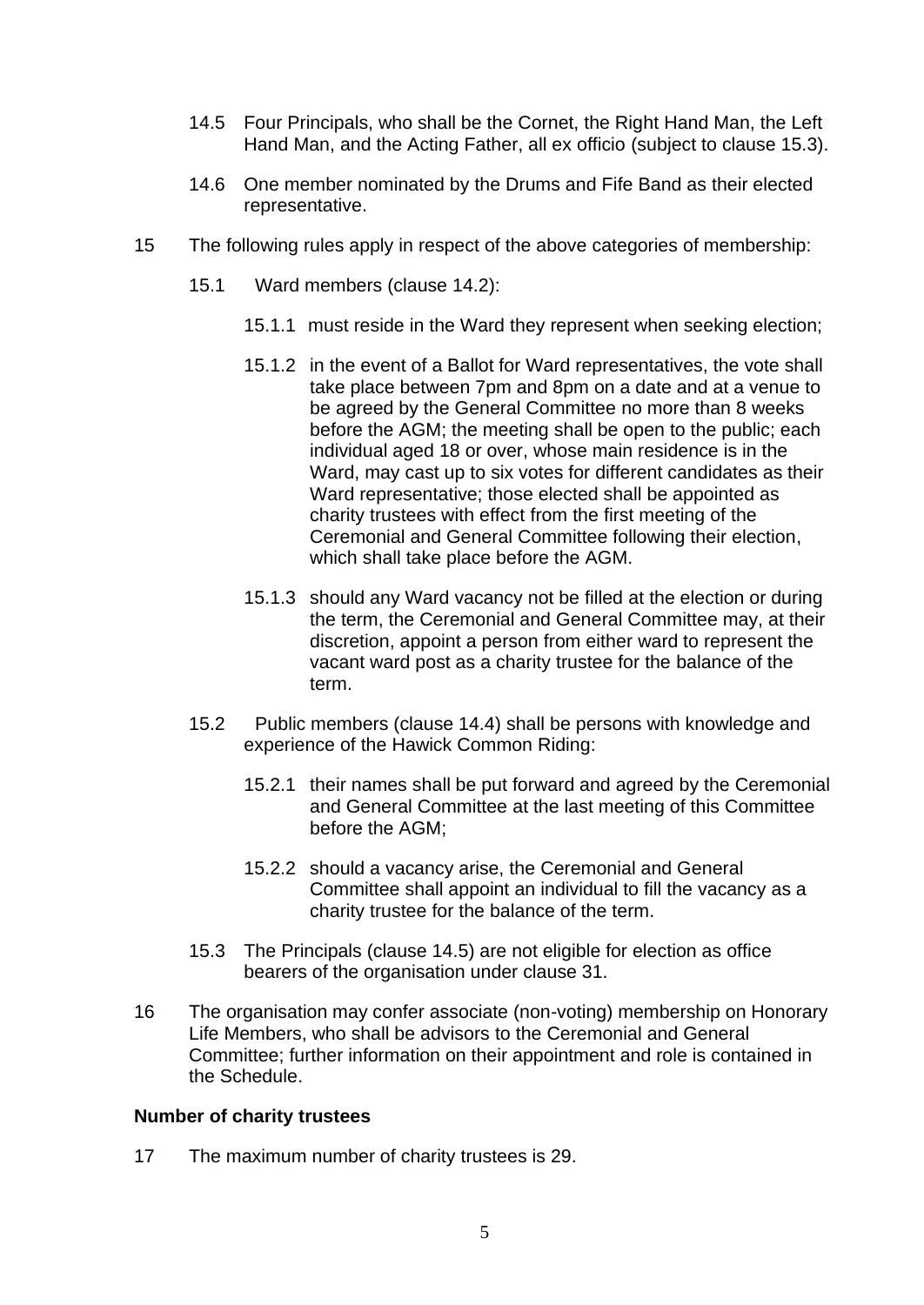18 The minimum number of charity trustees is 18.

# **Eligibility**

- 19 A person will not be eligible for election or appointment to the General Committee if they are: -
	- 19.1 disqualified from being a charity trustee under the Charities and Trustee Investment (Scotland) Act 2005; or
	- 19.2 an employee of the organisation.

#### **Initial charity trustees**

20 The individuals who signed the charity trustee declaration forms which accompanied the application for incorporation of the organisation shall be deemed to have been appointed by the members as charity trustees with effect from the date of incorporation of the organisation.

# **Appointment/retiral**

21 The term of office for charity trustees is as follows:

21.1 For those appointed under clause 20, the term of office shall be until the end of the first AGM of the organisation, unless they are re-appointed in any of the categories in clause 14 in the meantime.

21.2 For those appointed under clause 14.1 the term shall be co-terminus with their role as Honorary Provost or SBC Councillor.

21.3 For those appointed under clauses 14.2 the term is 3 years from the date of their election.

21.4 For those appointed under clause 14.3 the term shall be co-terminus with their role as Community Councillor, unless their nomination by the respective Community Council is withdrawn and another individual is nominated by them.

21.5 For those appointed under clause 14.4 the term is three years from the date of the Annual General Meeting (AGM), which will be held as near as possible to but not before 1<sup>st</sup> November.

21.6 For those appointed under clause 14.5, the term shall follow their ex officio role.

- 22 The Ceremonial and General Committee may at any time appoint an individual to be a charity trustee to fill a vacancy in the various categories - by way of a resolution passed by majority vote at a Ceremonial and General Committee meeting.
- 23 All the charity trustees appointed as a result of clause 22 shall serve the balance of the current three-year term.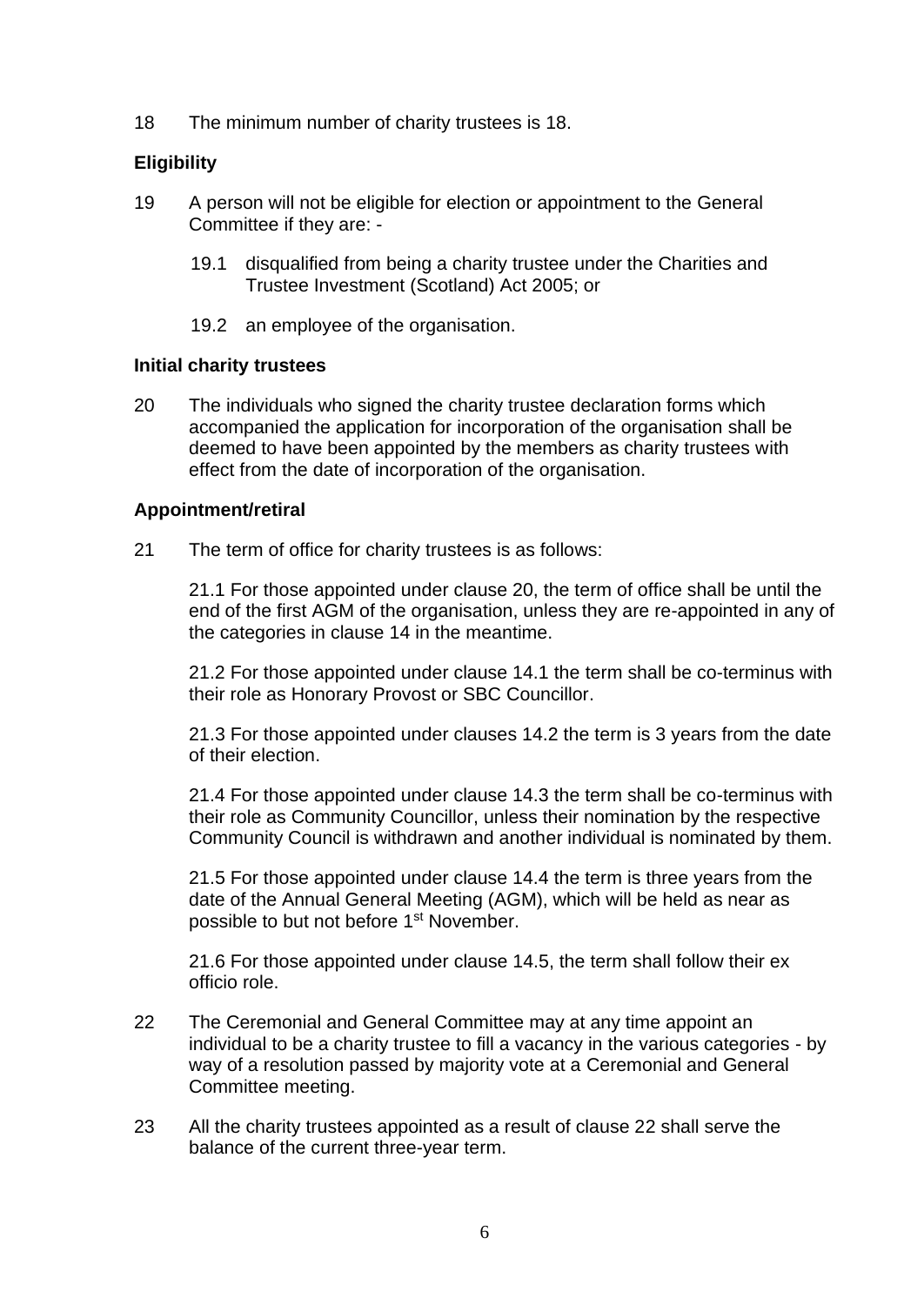24 A charity trustee who completes their term of office at the conclusion of a three-year term shall be eligible for re-appointment.

# **Termination of office**

- 25 A charity trustee will automatically cease to hold office if:
	- 25.1 they become disqualified from being a charity trustee under the Charities and Trustee Investment (Scotland) Act 2005;
	- 25.2 they become incapable for medical reasons of carrying out their duties as a charity trustee - but only if that has continued (or is expected to continue) for a period of more than six months;
	- 25.3 they become an employee of the organisation;
	- 25.4 they give the organisation a notice of resignation, signed by them;
	- 25.5 they are absent (without good reason, in the opinion of the Ceremonial and General Committee) from more than three consecutive meetings of the Ceremonial and General Committee - but only if the Ceremonial and General Committee resolves to remove them from office;
	- 25.6 they are removed from office by resolution of the Ceremonial and General Committee on the grounds that they are considered to have committed a material breach of the code of conduct for charity trustees (as referred to in clause 42);
	- 25.7 they are removed from office by resolution of the Ceremonial and General Committee on the grounds that they are considered to have been in serious or persistent breach of their duties under section 66(1) or (2) of the Charities and Trustee Investment (Scotland) Act 2005; or
- 26 A resolution under paragraph 25.6 or 25.7 shall be valid only if:
	- 26.1 the charity trustee who is the subject of the resolution is given reasonable prior written notice of the grounds upon which the resolution for their removal is to be proposed;
	- 26.2 the charity trustee concerned is given the opportunity to address the meeting at which the resolution is proposed, prior to the resolution being put to the vote; and
	- 26.3 at least two thirds (to the nearest round number) of the charity trustees then in office vote in favour of the resolution.

# **Register of charity trustees**

- 27 The Ceremonial and General Committee must keep a register of charity trustees, setting out
	- 27.1 for each current charity trustee: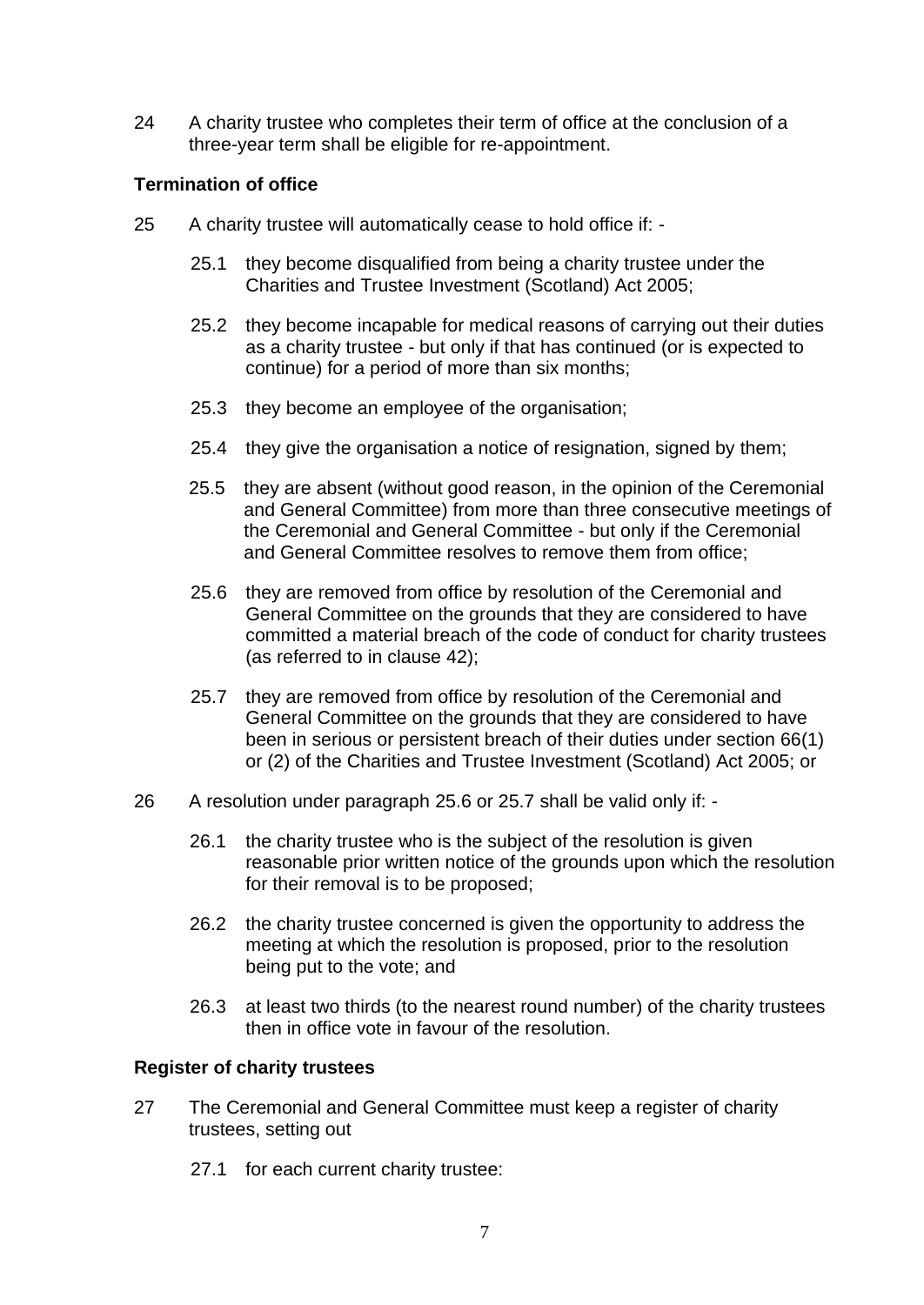27.1.1 their full name and address;

27.1.2 the date on which they were appointed as a charity trustee; and

27.1.3 any office held by them in the organisation;

27.2 for each former charity trustee - for at least 6 years from the date on which they ceased to be a charity trustee:

27.2.1 the name of the charity trustee;

27.2.2 any office held by them in the organisation; and

27.2.3 the date on which they ceased to be a charity trustee.

- 28 The Ceremonial and General Committee must ensure that the register of charity trustees is updated within 28 days of any change:
	- 28.1 which arises from a resolution of the Ceremonial and General Committee; or
	- 28.2 which is notified to the organisation.
- 29 If any person requests a copy of the register of charity trustees, the Ceremonial and General Committee must ensure that a copy is supplied to them within 28 days, providing the request is reasonable; if the request is made by a person who is not a charity trustee of the organisation, the Ceremonial and General Committee may provide a copy which has the addresses blanked out - if the SCIO is satisfied that including that information is likely to jeopardise the safety or security of any person or premises.
- 30 The members of the organisation are identical to its charity trustees and therefore the organisation does not require to keep a separate register of members.

# **Office-bearers**

- 31 The charity trustees must elect (from among themselves) a Chairman, a Vice-Chairman, a Master of Ceremonies and an Assistant Master of Ceremonies, who shall serve for a three year term, as follows:
	- 31.1 Nominations (proposer and seconder) for the above positions must be submitted before the date of the last Ceremonial and General Committee meeting before the AGM; all nominations must be circulated to the members prior to the AGM;
	- 31.2 In the event that any of the Office Bearer positions fall vacant during the three year term, the Ceremonial and General Committee will elect a replacement as soon as possible.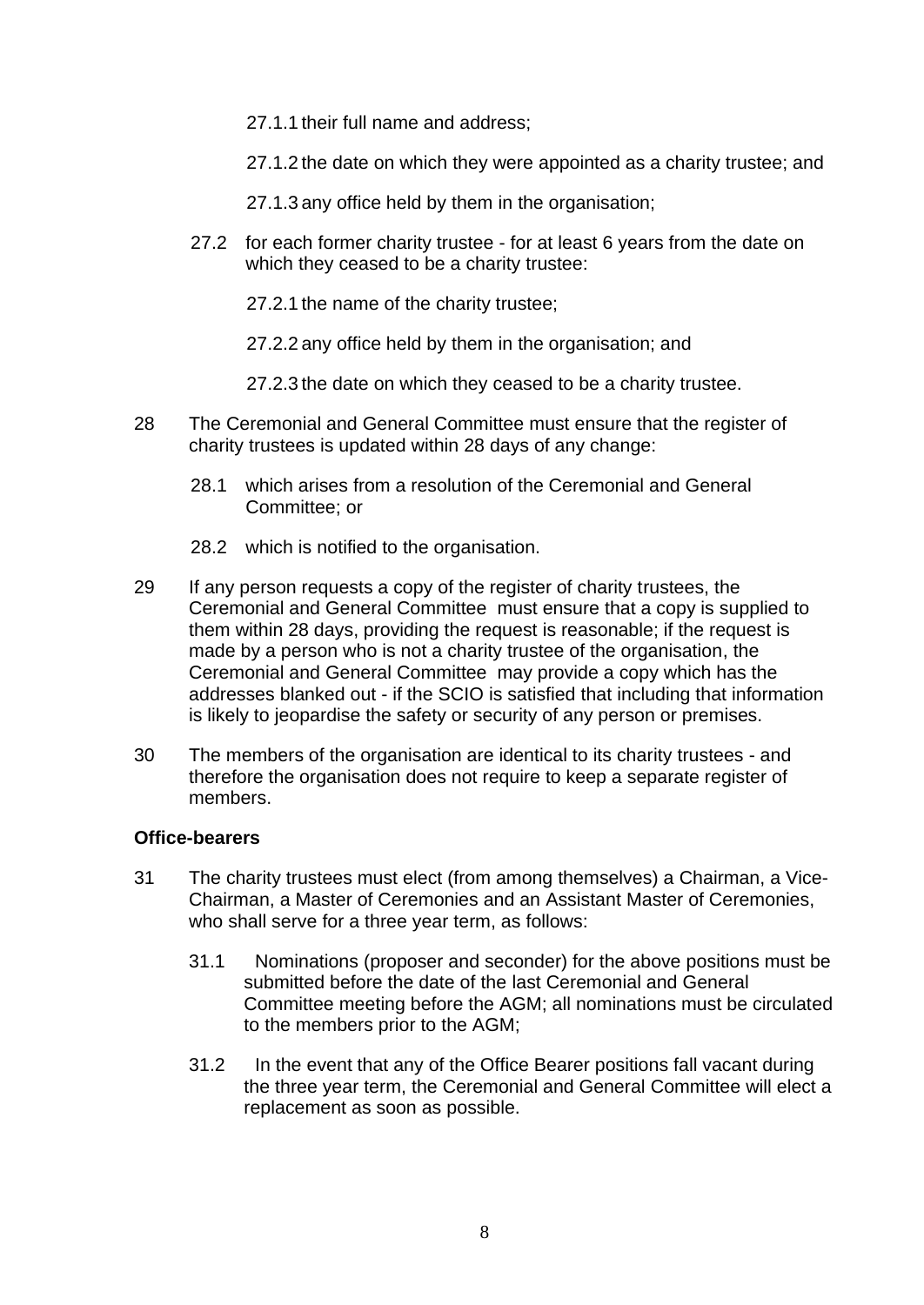- 32 In addition to the office-bearers required under clause 31, the charity trustees may elect (from among themselves) further office-bearers if they consider that appropriate.
- 33 All of the office-bearers will cease to hold office at the conclusion of the AGM at the end of their 3 year term of office but may then be re-elected under clause 31 or 32.
- 34 A person elected to any office will automatically cease to hold that office:
	- 34.1 if they cease to be a charity trustee; *or*
	- 34.2 if they give to the organisation a notice of resignation from that office, signed by them.

#### **Powers of the Ceremonial and General Committee**

- 35 Except where this constitution states otherwise, the organisation (and its assets and operations) will be managed by the Ceremonial and General Committee, and the Ceremonial and General Committee may exercise all the powers of the organisation.
- 36 A meeting of the Ceremonial and General Committee at which a quorum is present may exercise all powers exercisable by the Ceremonial and General Committee.

#### **Charity trustees - general duties**

- 37 Each of the charity trustees has a duty, in exercising functions as a charity trustee, to act in the interests of the organisation; and, in particular, must: -
	- 37.1 seek, in good faith, to ensure that the organisation acts in a manner which is in accordance with its purposes;
	- 37.2 act with the care and diligence which it is reasonable to expect of a person who is managing the affairs of another person;
	- 37.3 in circumstances giving rise to the possibility of a conflict of interest between the organisation and any other party: -
		- 37.3.1 put the interests of the organisation before that of the other party;
		- 37.3.2 where any other duty prevents them from doing so, disclose the conflicting interest to the organisation and refrain from participating in any deliberation or decision of the other charity trustees with regard to the matter in question;
	- 37.4 ensure that the organisation complies with any direction, requirement, notice or duty imposed under or by virtue of the Charities and Trustee Investment (Scotland) Act 2005.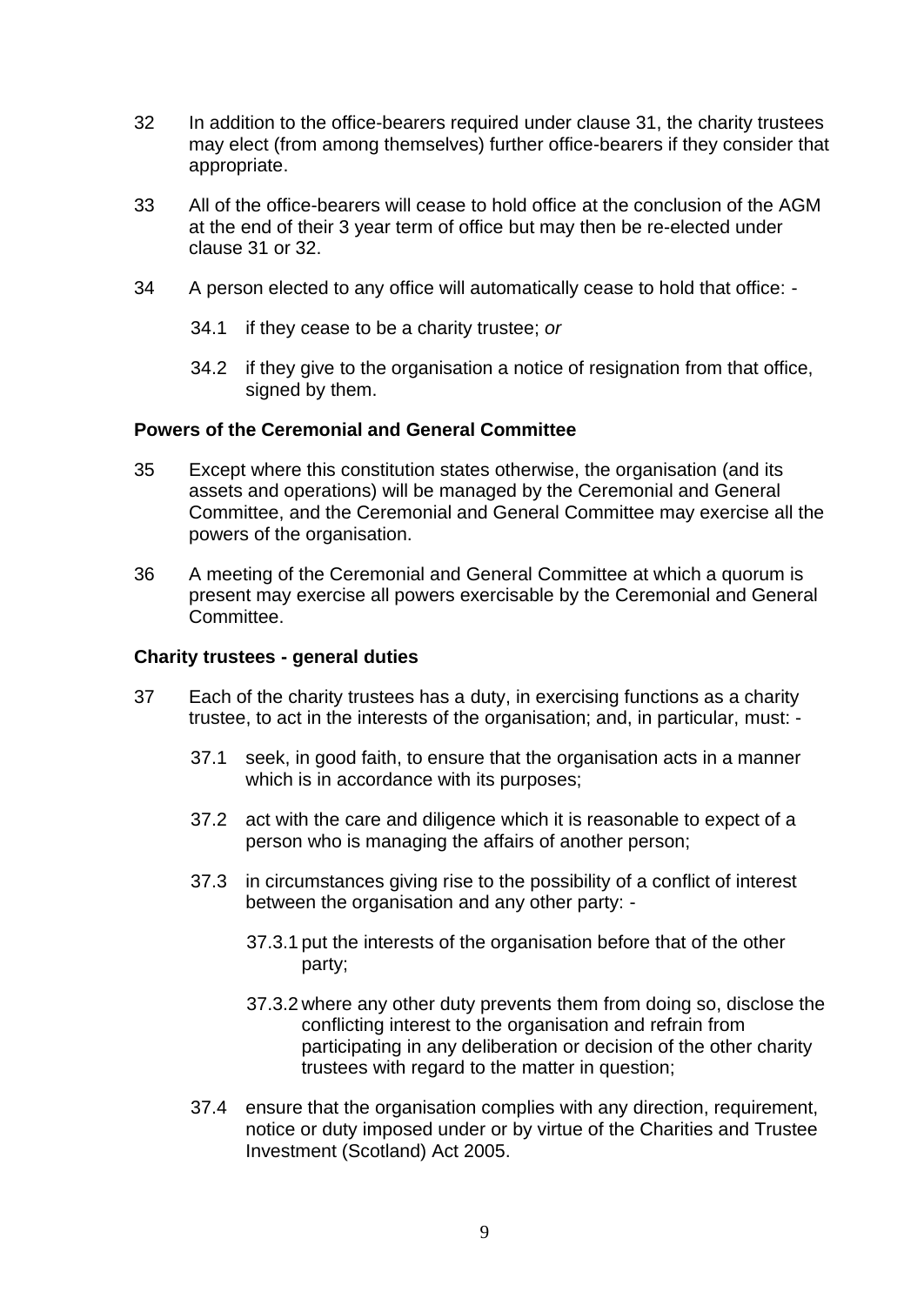- 38 In addition to the duties outlined in clause 37, all of the charity trustees must take such steps as are reasonably practicable for the purpose of ensuring: -
	- 38.1 that any breach of any of those duties by a charity trustee is corrected by the charity trustee concerned and not repeated; and
	- 38.2 that any trustee who has been in serious and persistent breach of those duties is removed as a trustee.
- 39 Provided they have declared their interest and have not voted on the question of whether or not the organisation should enter into the arrangement - a charity trustee will not be debarred from entering into an arrangement with the organisation in which they have a personal interest; and (subject to clause 40 and to the provisions relating to remuneration for services contained in the Charities and Trustee Investment (Scotland) Act 2005) they may retain any personal benefit which arises from that arrangement.
- 40 No charity trustee may serve as an employee (full time or part time) of the organisation; and no charity trustee may be given any remuneration by the organisation for carrying out their duties as a charity trustee.
- 41 The charity trustees may be paid all travelling and other expenses reasonably incurred by them in connection with carrying out their duties; this may include expenses relating to their attendance at meetings.

#### **Code of conduct for charity trustees**

- 42 Each of the charity trustees shall comply with the code of conduct (incorporating detailed rules on conflict of interest) prescribed by the Ceremonial and General Committee from time to time.
- 43 The code of conduct referred to in clause 42 shall be supplemental to the provisions relating to the conduct of charity trustees contained in this constitution and the duties imposed on charity trustees under the Charities and Trustee Investment (Scotland) Act 2005; and all relevant provisions of this constitution shall be interpreted and applied in accordance with the provisions of the code of conduct in force from time to time.

# **DECISION-MAKING BY THE CHARITY TRUSTEES**

# **Notice of Ceremonial and General Committee meetings**

- 44 A meeting may be called by the Secretariat following discussion with the Chairman or on receipt of a written request for a meeting signed by at least 10 of the Charity Trustees.
- 45 At least 7 days' notice must be given of each Ceremonial and General Committee meeting, unless (in the opinion of the person calling the meeting) there is a degree of urgency which makes that inappropriate.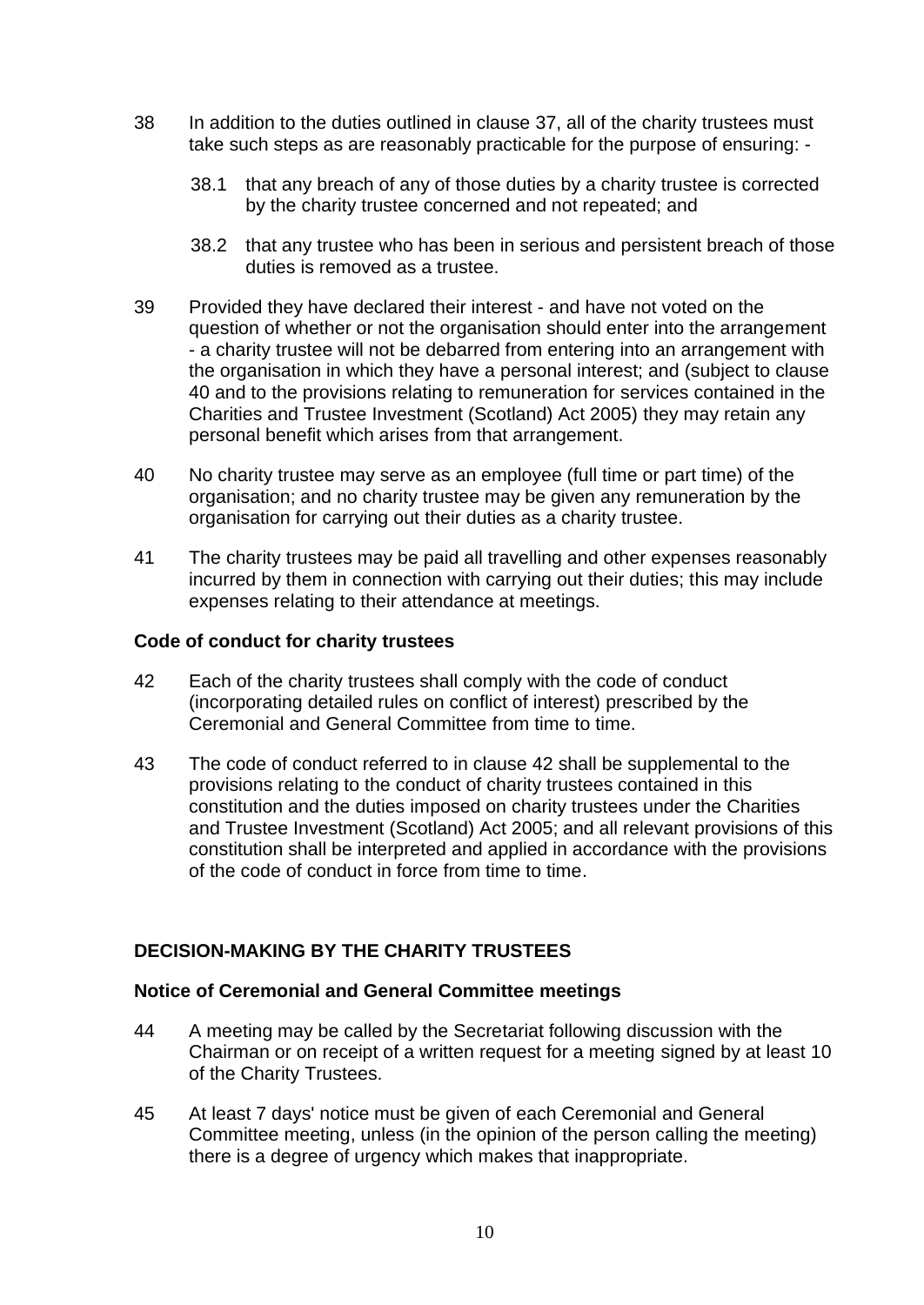# **Procedure at** Ceremonial **and General Committee meetings**

- 46 No valid decisions can be taken at a Ceremonial and General Committee meeting unless a quorum is present; the quorum for Ceremonial and General Committee meetings is 18 charity trustees.
- 47 If at any time the number of charity trustees in office falls below the number stated as the quorum in clause 46, the remaining charity trustee(s) will have power to fill the vacancies or call a members' meeting - but will not be able to take any other valid decisions.
- 48 The chair of the organisation should act as chairperson of each Ceremonial and General Committee meeting.
- 49 If the chair of the organisation is not present within 15 minutes after the time at which the meeting was due to start (or is not willing to act as chairperson), the charity trustees present at the meeting must elect (from among themselves) the person who will act as chairperson of that meeting.
- 50 Every charity trustee has one vote, which must be given personally.
- 51 All decisions at Ceremonial and General Committee meetings will be made by majority vote
- 52 If there is an equal number of votes for and against any resolution, the chairperson of the meeting will be entitled to a second (casting) vote.
- 53 The Ceremonial and General Committee may, at its discretion, allow any person to attend and speak at a Ceremonial and General Committee meeting notwithstanding that they are not a charity trustee - but on the basis that they must not participate in decision-making.
- 54 A charity trustee must not vote at a Ceremonial and General Committee meeting (or at a meeting of a sub-committee) on any resolution which relates to a matter in which they have a personal interest or duty which conflicts (or may conflict) with the interests of the organisation; they must withdraw from the meeting while an item of that nature is being dealt with.
- 55 For the purposes of clause 54:
	- 55.1 an interest held by an individual who is "connected" with the charity trustee under section 68(2) of the Charities and Trustee Investment (Scotland) Act 2005 (husband/wife, partner, child, parent, brother/sister etc) shall be deemed to be held by that charity trustee;
	- 55.2 a charity trustee will be deemed to have a personal interest in relation to a particular matter if a body in relation to which they are an employee, director, member of the management committee, officer or elected representative has an interest in that matter.

#### **Minutes**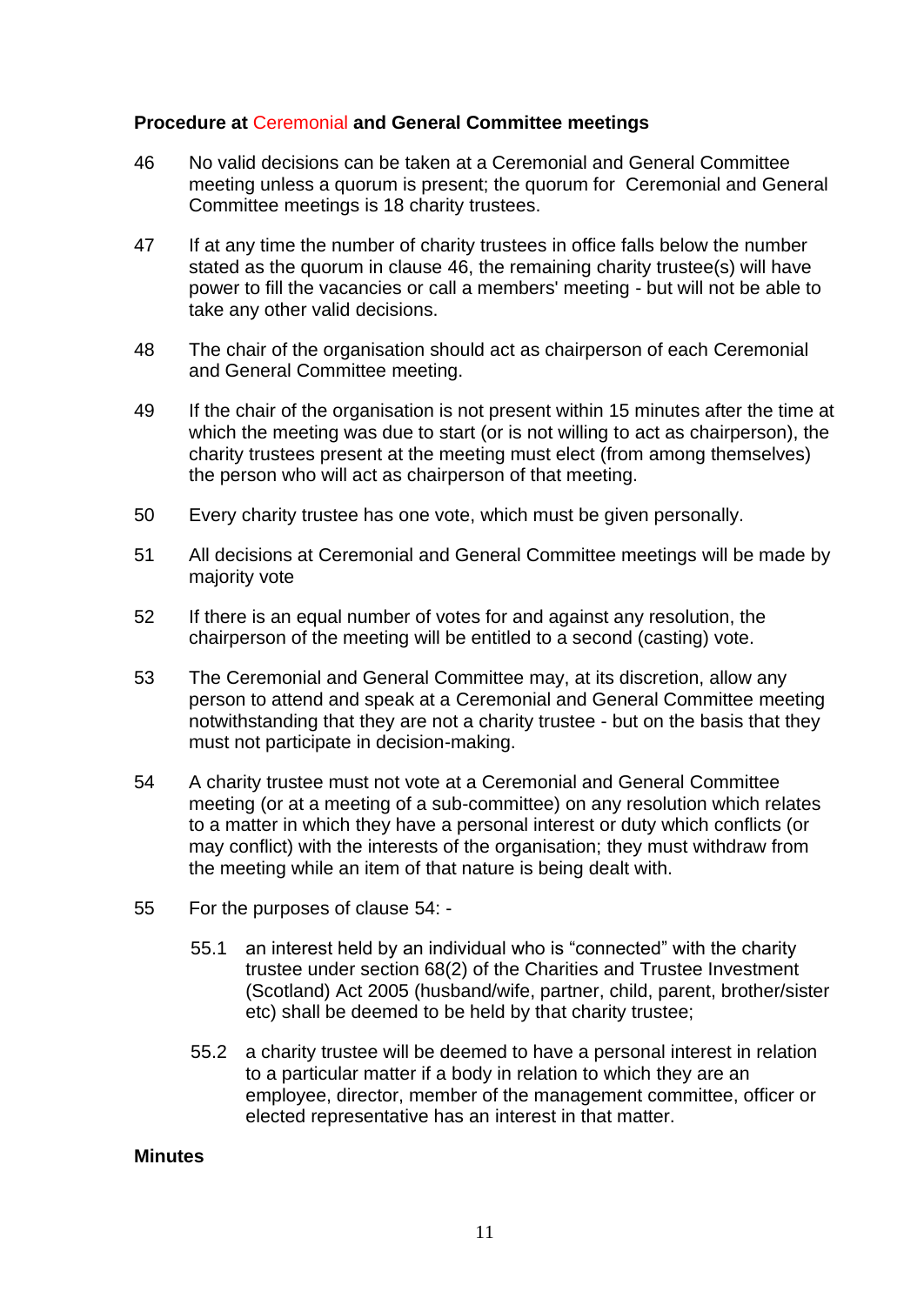- 56 The Ceremonial and General Committee must ensure that proper minutes are kept in relation to all Ceremonial and General Committee meetings and meetings of sub-committees.
- 57 The minutes to be kept under clause 56 must include the names of those present; and (so far as possible) should be signed by the chairperson of the meeting.

# **DECISION-MAKING BY THE CHARITY TRUSTEES - IN THEIR CAPACITY AS MEMBERS**

58 For certain purposes of the Charities and Trustee Investment (Scotland) Act 2005, the charity trustees make decisions in their capacity as *members* of the organisation, rather than as a Ceremonial and General Committee; the provisions of clauses 59 to **Error! Reference source not found.** relate to those situations.

# **Annual general meetings**

- 59 The Ceremonial and General Committee must convene a meeting of the charity trustees - in their capacity as members of the organisation - in each calendar year; that meeting will be called an annual general meeting or "AGM".
- 60 The gap between one AGM and the next must not be longer than 15 months.
- 61 Notwithstanding clause 59, an AGM does not need to be held during the calendar year in which the organisation is formed; but the first AGM must still be held within 15 months of the date on which the organisation is formed.
- 62 The business of each AGM must include:
	- 62.1 a report by the chair on the activities of the organisation; and
	- 62.2 consideration of the future strategy for the organisation, including a review of key risks and opportunities.
	- 62.3 Election of Office Bearers and Sub-committee Conveners to serve for a three-year term.
- 63 The Ceremonial and General Committee may convene any other meeting of the charity trustees - in their capacity as members of the organisation - at any time.

#### **Notice of members' meetings**

64 At least 14 clear days' notice must be given of any AGM or any other members' meeting.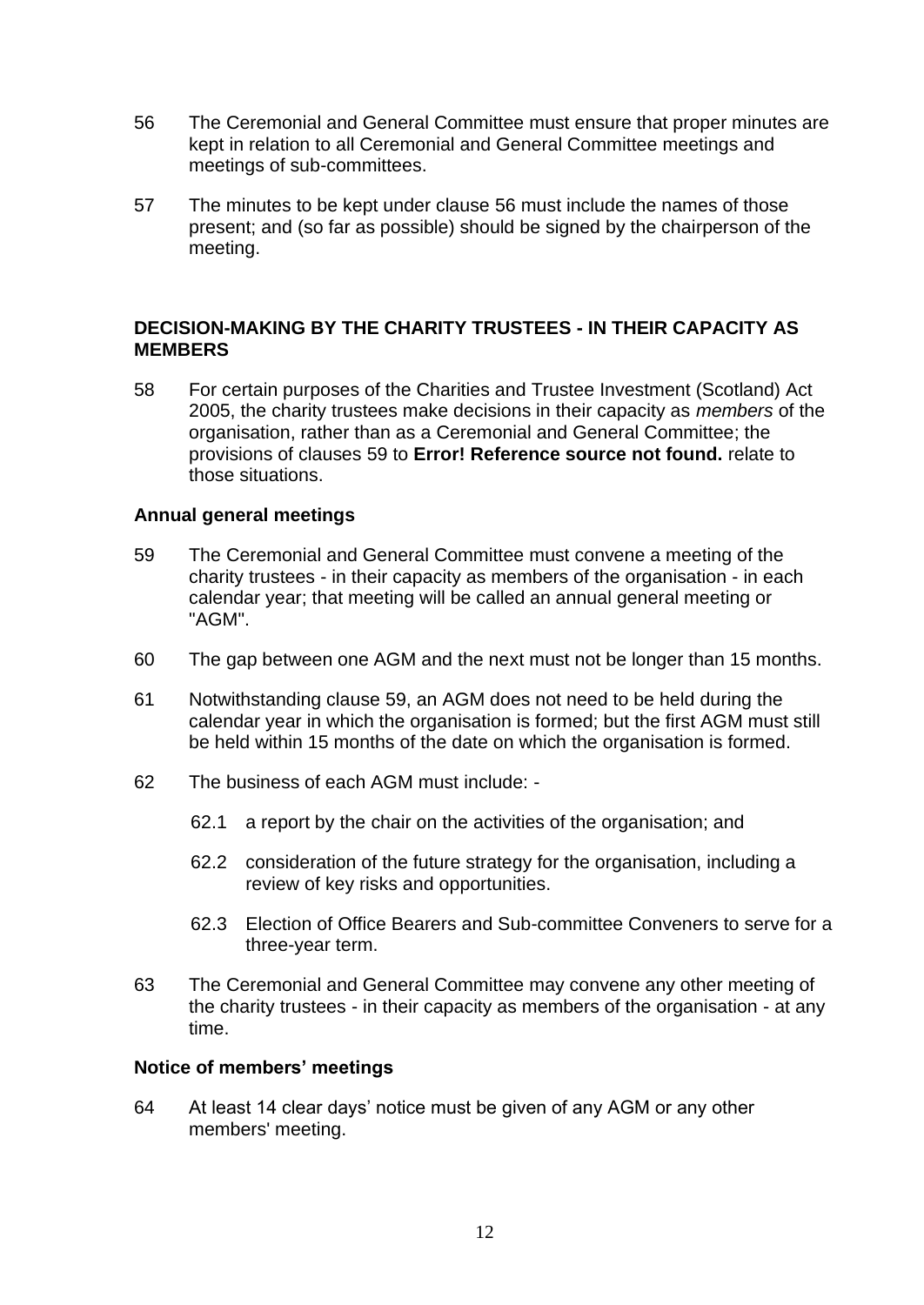- 65 The notice calling a members' meeting must specify in general terms what business is to be dealt with at the meeting; and, in the case of a resolution to alter the constitution, must set out the exact terms of the proposed alteration(s).
- 66 The reference to "clear days" in clause 64 shall be taken to mean that, in calculating the period of notice,
	- 66.1 the day after the notices are posted (or sent by e-mail) should be excluded; and
	- 66.2 the day of the meeting itself should also be excluded.
- 67 Notice of every members' meeting must be given to all the charity trustees; but the accidental omission to give notice to one or more charity trustees will not invalidate the proceedings at the meeting.
- 68 Any notice of a members' meeting which requires to be given to a charity trustee - in their capacity as a member of the organisation - under this constitution must be: -
	- 68.1 sent by post to the charity trustee, at the address last notified by them to the organisation; *or*
	- 68.2 sent by e-mail to the charity trustee, at the e-mail address last notified by them to the organisation.

# **Procedure at members' meetings**

69 The provisions of clauses 46, 48 and 49 (quorum and chairperson) shall apply in relation to all meetings of the charity trustees in their capacity as members of the organisation.

# **Voting at members' meetings**

- 70 Every charity trustee shall have one vote in their capacity as a member, which must be given personally.
- 71 All decisions at members' meetings will be made by majority vote with the exception of the types of resolution listed in clause 72.
- 72 The following resolutions will be valid only if passed by not less than two thirds of those voting on the resolution at a members' meeting (or if passed by way of a written resolution under clause 76):
	- 72.1 a resolution amending the constitution;
	- 72.2 a resolution approving the amalgamation of the organisation with another SCIO (or approving the constitution of the new SCIO to be constituted as the successor pursuant to that amalgamation);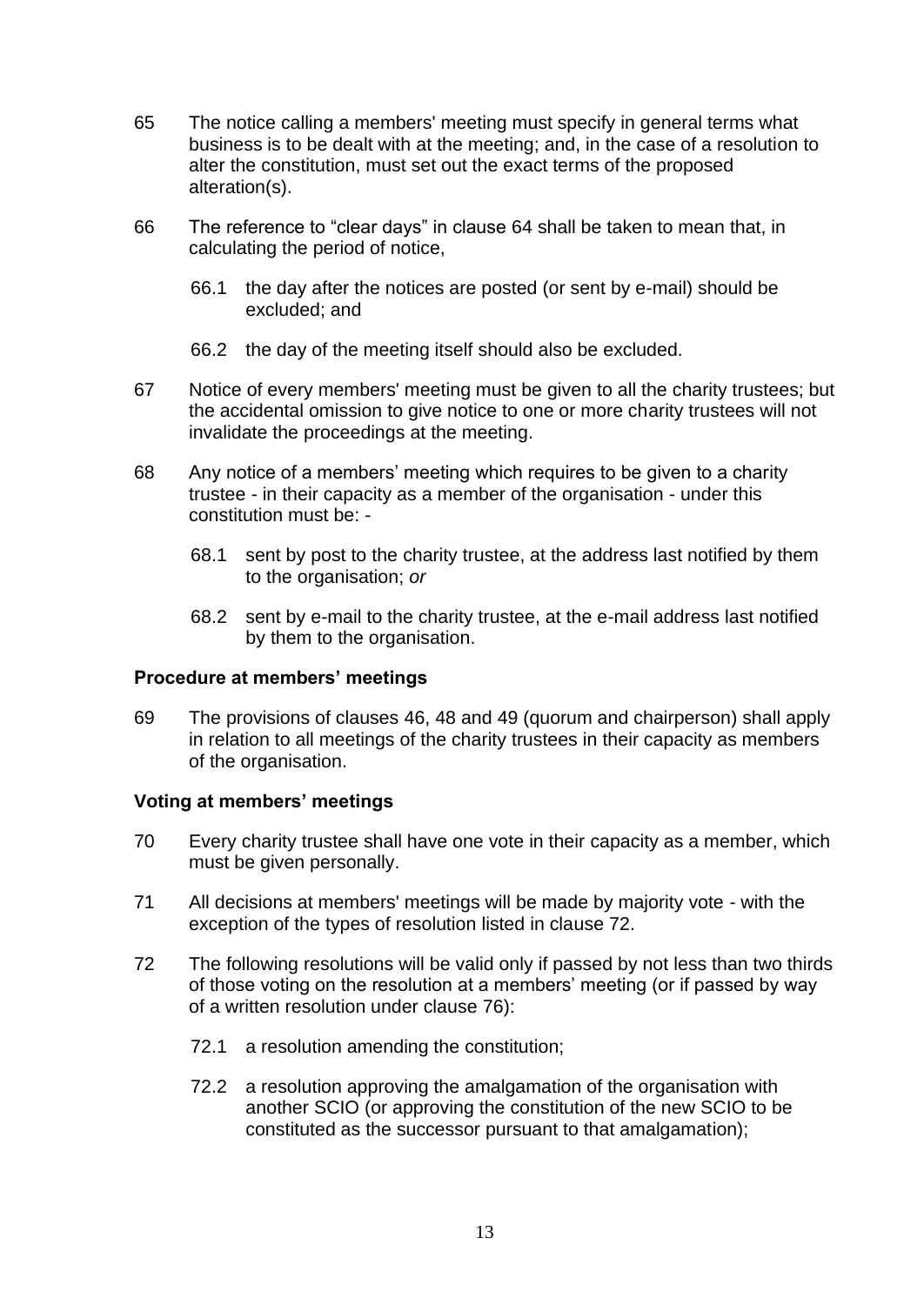- 72.3 a resolution to the effect that all of the organisation's property, rights and liabilities should be transferred to another SCIO (or agreeing to the transfer from another SCIO of all of its property, rights and liabilities);
- 72.4 a resolution for the winding up or dissolution of the organisation.
- 73 If there is an equal number of votes for and against any resolution, the chairperson of the meeting will be entitled to a second (casting) vote.
- 74 A resolution put to the vote at a members' meeting will be decided on a show of hands - unless the chairperson (or at least two other members present at the meeting) ask for a secret ballot.
- 75 The chairperson will decide how any secret ballot is to be conducted, and they will declare the result of the ballot at the meeting.

#### **Written resolutions**

76 A resolution agreed to in writing (or by e-mail) by all the charity trustees, in their capacity as members of the organisation, will be as valid as if it had been passed at a members' meeting; the date of the resolution will be taken to be the date on which the last charity trustee agreed to it.

#### **Minutes**

- 77 The Ceremonial and General Committee must ensure that proper minutes are kept in relation to all members' meetings.
- 78 Minutes of members' meetings must include the names of those present; and (so far as possible) should be signed by the chairperson of the meeting.

# **ADMINISTRATION**

#### **Delegation to sub-committees**

- 79 The General Committee may delegate any of their powers to sub-committees;
	- 79.1 a sub-committee must include at least one charity trustee as Convener, who shall be appointed at the AGM, but other members of a subcommittee need not be charity trustees;
	- 79.2 a list of sub-committees, their members and their responsibilities, shall be attached to the constitution as a Schedule, but shall not form part of the constitution.
- 80 The Ceremonial and General Committee may also delegate to the chair of the organisation (or the holder of any other post) such of their powers as they may consider appropriate.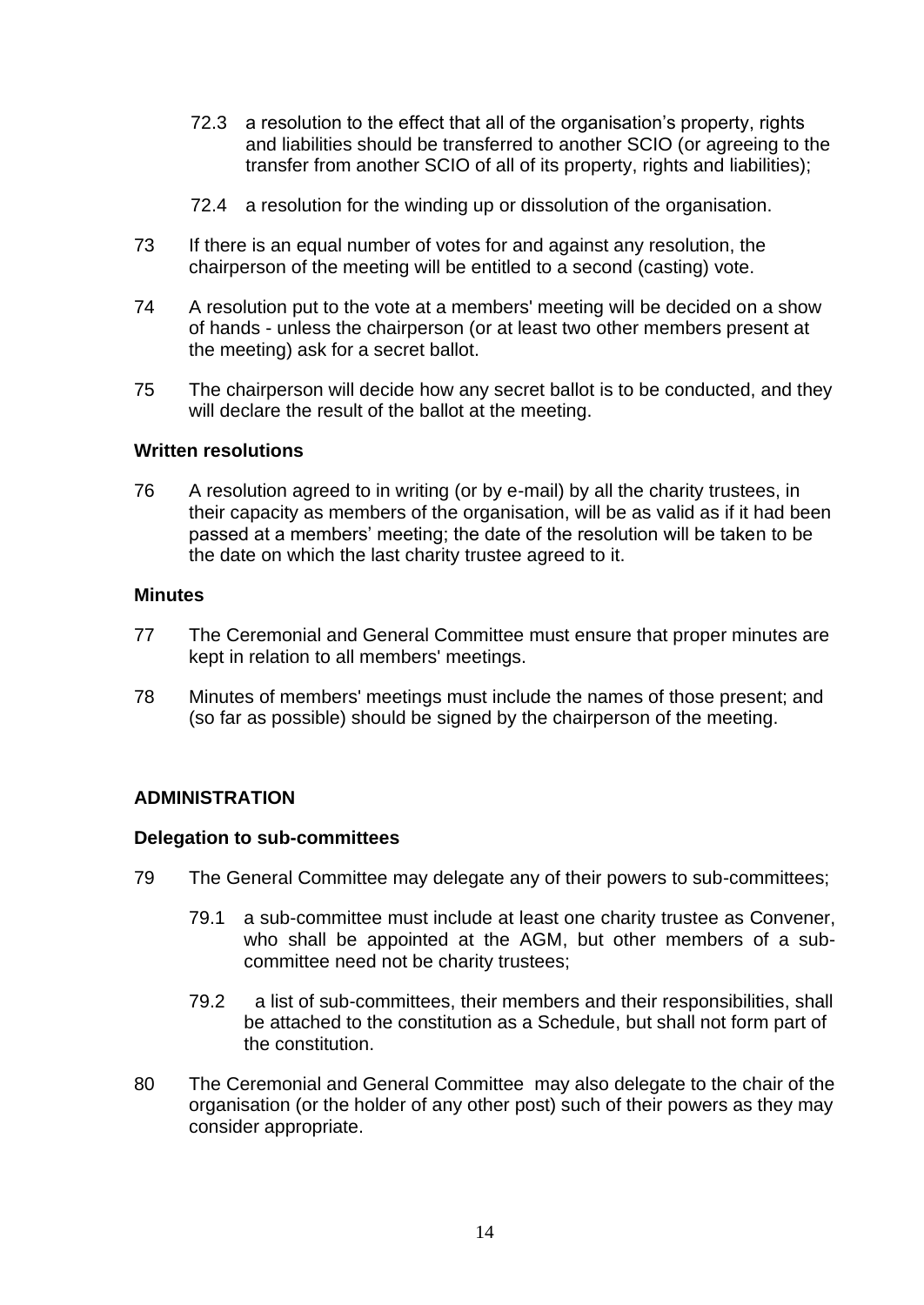- 81 When delegating powers under clause 79 or 80, the Ceremonial and General Committee must set out appropriate conditions (which must include an obligation to report regularly to the Ceremonial and General Committee).
- 82 Any delegation of powers under clause 79 or 80 may be revoked or altered by the Ceremonial and General Committee at any time.
- 83 The rules of procedure for each sub-committee, and the provisions relating to membership of each sub-committee, shall be set by the Ceremonial and General Committee.

# **Operation of accounts**

- 84 Subject to clause 85, the signatures of two out of three or more signatories appointed by the Ceremonial and General Committee will be required in relation to all operations (other than the lodging of funds) on the bank and building society accounts held by the organisation; at least one out of the two signatures must be the signature of a charity trustee.
- 85 Where the organisation uses electronic facilities for the operation of any bank or building society account, the authorisations required for operations on that account must be consistent with the approach reflected in clause 84.

# **Accounting records and annual accounts**

- 86 The Ceremonial and General Committee must ensure that proper accounting records are kept, in accordance with all applicable statutory requirements.
- 87 The Ceremonial and General Committee must prepare annual accounts, complying with all relevant statutory requirements; if an audit is required under any statutory provisions (or if the Ceremonial and General Committee consider that an audit would be appropriate for some other reason), the Ceremonial and General Committee should ensure that an audit of the accounts is carried out by a qualified auditor.

# **MISCELLANEOUS**

#### **Winding-up**

- 88 If the organisation is to be wound up or dissolved, the winding-up or dissolution process will be carried out in accordance with the procedures set out under the Charities and Trustee Investment (Scotland) Act 2005.
- 89 Any surplus assets available to the organisation immediately preceding its winding up or dissolution must be used for purposes which are the same as or which closely resemble - the purposes of the organisation as set out in this constitution.